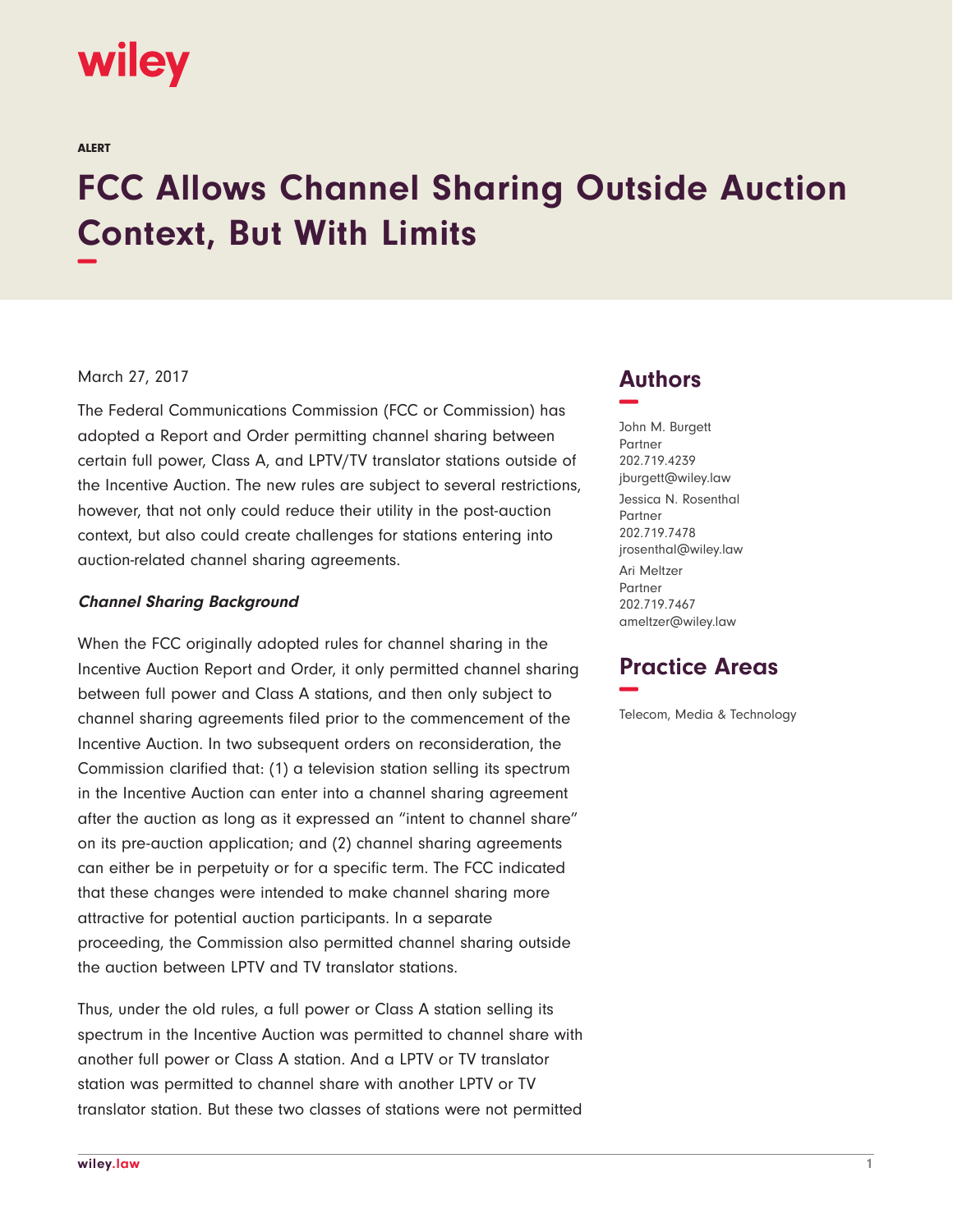to share with each other.

#### **Channel Sharing Under the New Rules**

The new Order expands channel sharing both between two or more primary (full power or Class A) stations and between one or more primary stations and one or more secondary (LPTV or TV translator) stations. Below, we explain the scope of channel sharing for several classes of stations.

- Full power and Class A stations that sold spectrum rights in the Incentive Auction: As under the prior rules, a full power station or Class A station that sold its spectrum-usage rights in the Incentive Auction (and expressed its "intent to channel share" on its pre-auction application) can enter into an "auctionrelated CSA" with one or more other full power or Class A stations within six months of the "sharee" station receiving its auction proceeds (with the possibility of up to two three-month extensions). The new rules resolve the uncertainty over what would happen if an auction-related CSA expired or otherwise terminated, clarifying that a full power or Class A station that entered into an auction-related CSA can enter into a new CSA outside the auction context. In that situation, the sharee station will continue to have the same carriage rights from its new site that it had as of the release date of the FCC's Closing and Channel Reassignment Public Notice.
- Full power stations that did not sell spectrum rights in the Incentive Auction: A full power station that did not its sell spectrum-usage rights in the Incentive Auction can serve as a "host" or "sharer" for both auction-related and non-auction related CSAs. Under the new rules, a full power station can serve as a sharer not only for a full power or Class A station, but also for a LPTV or TV translator station. However, the FCC declined to permit a full power television station that did not relinquish its spectrum-usage rights in the auction to serve as a sharee (explaining that there would be little incentive to do so).
- Class A stations that did not sell spectrum rights in the Incentive Auction: A Class A station that did not sell its spectrum-usage rights in the Incentive Auction can serve as either a sharer or a sharee in a CSA outside the auction context. The Commission recognized that, unlike a full power station, a Class A station may have an incentive to voluntarily relinquish its spectrum-usage rights to avail itself of a full power station's larger coverage area. Additionally, the new rules allow a Class A station to serve as a sharer not only for a full power or Class A station, but also for a LPTV or TV translator station.
- Secondary stations (LPTVs and TV translators): Under the new rules, secondary stations can serve as either the sharer or the sharee in a non-auction-related CSA. However, there are several important restrictions on a secondary station serving as the sharer. First, the station remains subject to displacement—even if the sharee is a full power station that otherwise would be entitled to interference protection. Thus, a full power or Class A station would be relinquishing its interference protection by sharing with a secondary station. Second, a secondary station cannot serve as a sharer for an auctionrelated CSA. A secondary station can, however, serve as the sharer for a "second-generation CSA" (a CSA entered into by a station that sold its spectrum-usage rights in the Incentive Auction after its auction-related CSA expires or is terminated).